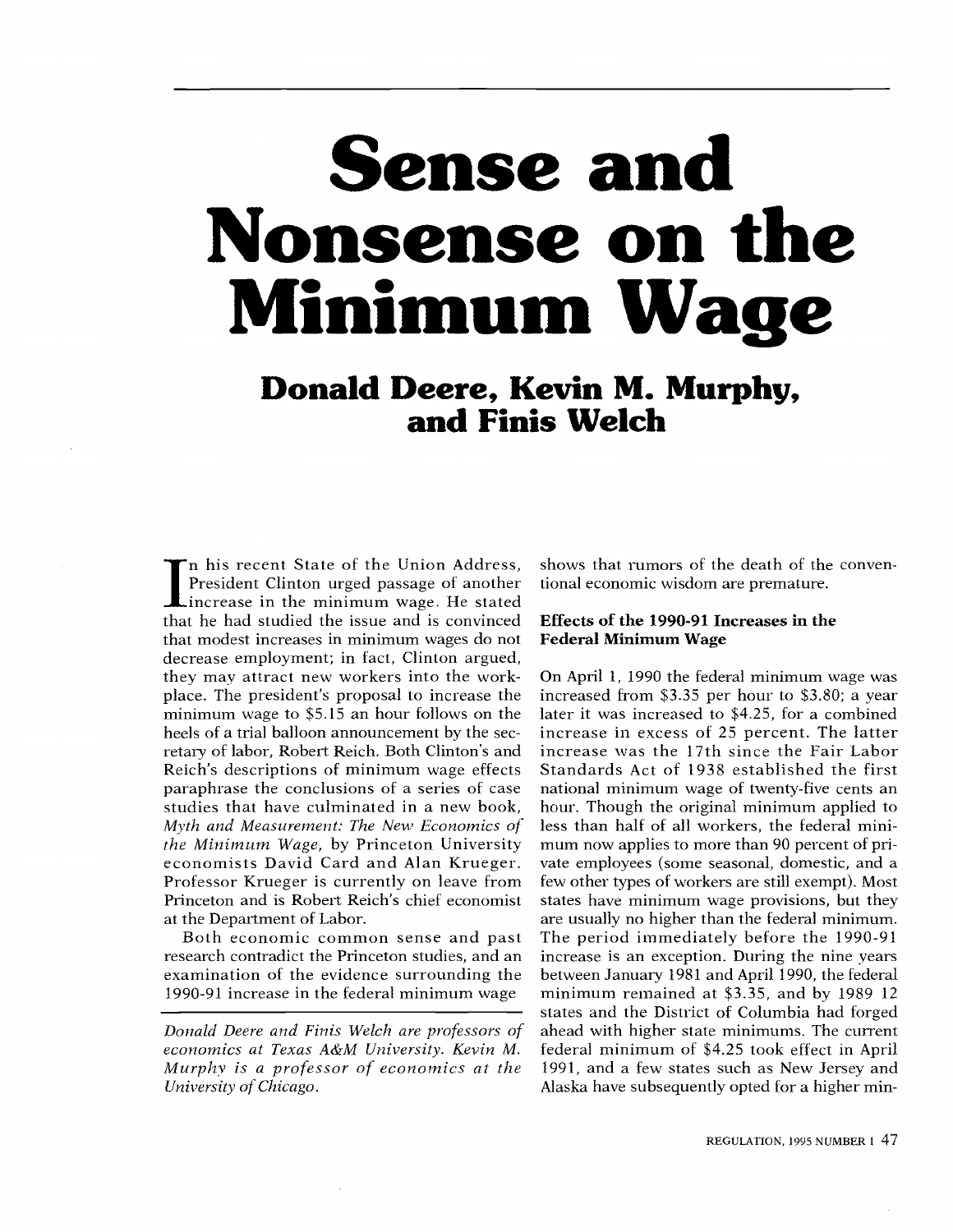|           |                       | Percentage Employed by Age Groups<br>before and after 1990-91 Minimum Wage Hikes |      |                                                                 |                        |
|-----------|-----------------------|----------------------------------------------------------------------------------|------|-----------------------------------------------------------------|------------------------|
|           |                       | Men Employed                                                                     |      |                                                                 |                        |
|           | Percentage            |                                                                                  |      | Percentage Percentage Percentage                                | Total percentage       |
| Age Group | low wage <sup>1</sup> |                                                                                  |      | before hikes <sup>2</sup> after hikes <sup>3</sup> point change | reduction <sup>4</sup> |
| 15-19     | 44.5                  | 43.0                                                                             | 36.3 | $-6.7$                                                          | $-15.6$                |
| 20-24     | 14.2                  | 77.7                                                                             | 73.3 | $-4.4$                                                          | $-5.7$                 |
| 25-64     | 3.3                   | 85.9                                                                             | 83.8 | $-2.1$                                                          | $-24$                  |
| 65-69     | 14.0                  | 26.2                                                                             | 25.1 | $-1.1$                                                          | $-4.2$                 |
|           |                       | Women Employed                                                                   |      |                                                                 |                        |
|           | Percentage            |                                                                                  |      | Percentage Percentage Percentage                                | Total percentage       |
| Age Group | low wage <sup>1</sup> |                                                                                  |      | before hikes <sup>2</sup> after hikes <sup>3</sup> point change | reduction <sup>4</sup> |
| $15-19$   | 51.8                  | 41.4                                                                             | 36.0 | $-5.4$                                                          | $-13.0$                |
|           | 19.0                  | 66.9                                                                             | 64.1 | $-2.8$                                                          | $-4.2$                 |
| $20 - 24$ |                       | 66.5                                                                             | 66.3 | $-0.2$                                                          | $-0.3$                 |
| 25-64     | 8.8                   |                                                                                  |      |                                                                 |                        |

wage hike.

 $^2$  Percentage of total age group population employed between April 1, 1989 and March 31, 1990, prior to minimum wage hike.

 $3$  Percentage of total age group population employed between April 1, 1991 and March 31, 1992, when full minimum wage hike took effect.

 $4$  Percentage reduction off the base of all individuals employed prior to minimum wage hike.

Population Surveys conducted by the Bureau of larg<br>the Census and used by the Bureau of Labor wag imum. The descriptions of wages and employment that follow are based on the Current Population Surveys conducted by the Bureau of Statistics to calculate monthly unemployment statistics.

During the 12 months before the 1990 increase in the federal minimum, 76.1 percent of

This examination of the 1990-91 changes begins with the hypothesis that minimum wage increases have the largest effects on employment where effects on wages are also largest.

ncrease to \$4.25 an nour, 56.5 percent of the before<br>workers paid \$5.00 an hour or less received only hourly employees who were paid less than \$5.00 an hour received a wage below \$4.25, and 16.9 percent of workers making less than \$5.00 an hour were paid exactly the prevailing minimum of \$3.35, while 10.8 percent fell below the minimum. During the 12 months after the 1991 increase to \$4.25 an hour, 36.3 percent of the

would otherwise earn less than the minimum. unskilled workers leads us to expect that their exactly \$4.25, while 25.1 percent received less than the minimum. This shift in wages is much larger than the 9 percent average increase in all wages. The relative increase in wages of lowwage labor, together with the concentration at the applicable minimums, implies that there is substantial compliance with the wage laws and what amounts to the same thing-a substantial increase in the cost of employing those who The increase in the cost of employing relatively employment will decline.

only 8 percent of all men and 13 percent of all This examination of the 1990-91 changes begins with the hypothesis that minimum wage increases have the largest effects on employment where effects on wages are also largest. The analysis focuses on changes in employment rates for high- and low-wage groups of workers defined by age, education, ethnicity, marital status, gender, and state of residence. The study compares employment changes within each group to the fraction of workers who earn low wages (less than or equal to \$4.25 in the year before the 1990 increase). For example, while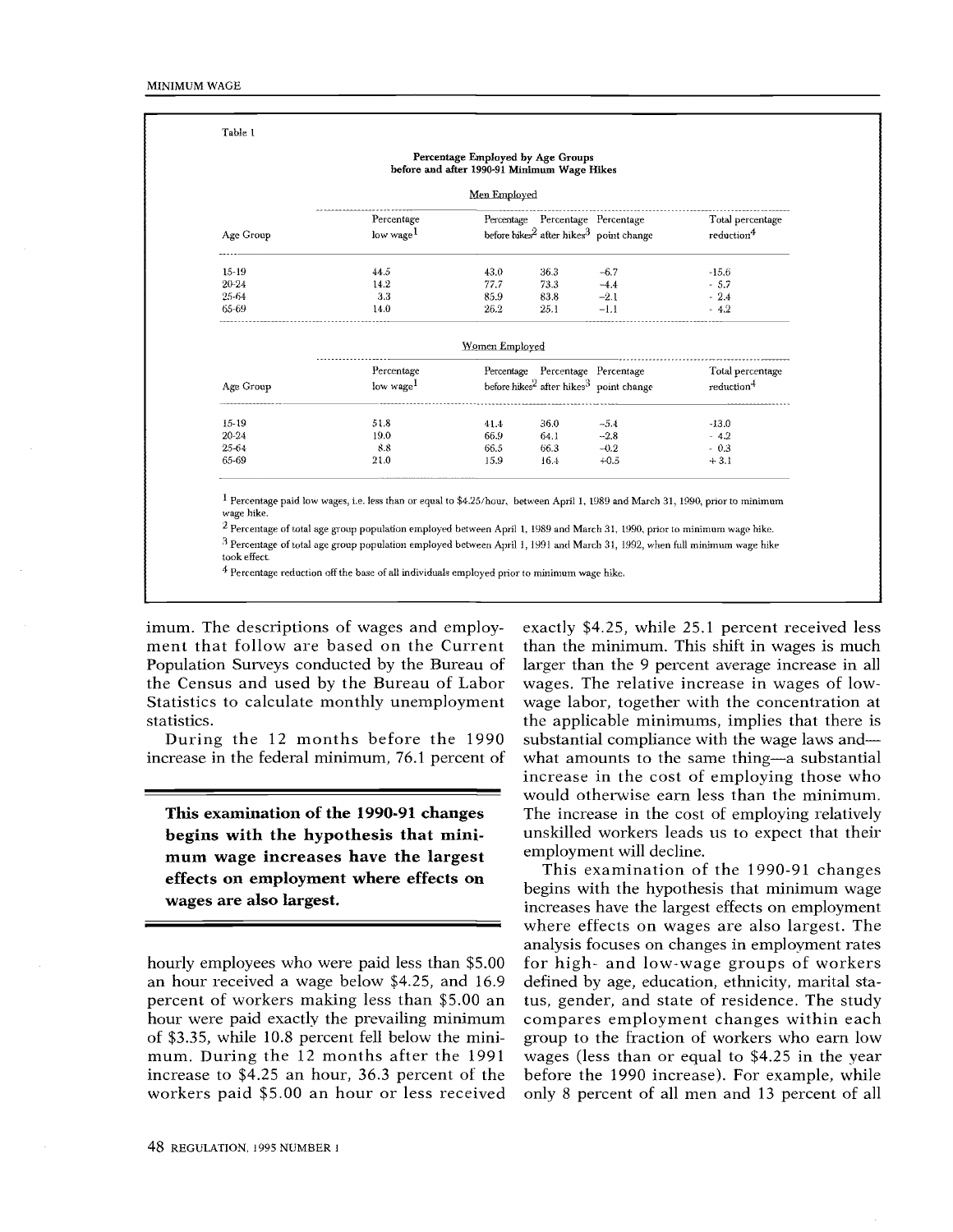#### Table 2

|                              |                       | Men Employed   |                                  |                                                                 |                        |
|------------------------------|-----------------------|----------------|----------------------------------|-----------------------------------------------------------------|------------------------|
|                              | Percentage            |                |                                  | Percentage Percentage Percentage                                | Total percentage       |
| Demographic Group            | low wage <sup>1</sup> |                |                                  | before hikes <sup>2</sup> after hikes <sup>3</sup> point change | reduction <sup>4</sup> |
| High School Dropout          | 20.7                  | 46.6           | 43.5                             | $-3.1$                                                          | $-6.6$                 |
| Black                        | 11.0                  | 60.0           | 57.1                             | $-2.9$                                                          | $-4.8$                 |
| Mexican Descent              | 15.6                  | 74.4           | 70.8                             | $-3.6$                                                          | $-4.8$                 |
| Single                       | 15.1                  | 64.0           | 61.2                             | $-2.8$                                                          | $-4.4$                 |
| 25-64 Years of Age           | 3.3                   | 85.9           | 83.8                             | $-2.1$                                                          | $-2.4$                 |
|                              |                       | Women Employed |                                  |                                                                 |                        |
|                              | Percentage            |                | Percentage Percentage Percentage |                                                                 | Total percentage       |
| Demographic Group            | low wage <sup>1</sup> |                |                                  | before hikes <sup>2</sup> after hikes <sup>3</sup> point change | reduction <sup>4</sup> |
| High School Dropout          | 35.4                  | 28.9           | 26.8                             | $-2.1$                                                          | $-7.3$                 |
| Black                        | 16.9                  | 50.9           | 49.2                             | $-1.7$                                                          | $-33$                  |
| Mexican Descent              | 21.9                  | 48.2           | 45.6                             | $-2.6$                                                          | $-54$                  |
| Single<br>25-64 Years of Age | 18.4<br>8.8           | 51.1<br>66.5   | 49.4<br>66.3                     | $-1.7$<br>$-0.2$                                                | $-3.3$<br>$-0.3$       |

 $^2$  Percentage of total demographic group population employed between April 1, 1989 and March 31, 1990, prior to minimum wage<br>hike.

<sup>3</sup>Percentage of total demographic group population employed between April 1, 1991 and March 31, 1992, when full minimum wage hike took effect.

<sup>4</sup>Percentage reduction off the base of all individuals employed prior to minimum wage hike.

women received low wages, 44.5 percent of teenage men and 51.8 percent of teenage women were paid \$4.25 or less in 1989. Also, 20.7 percent of men and 35.4 percent of women without high school degrees earned \$4.25 or less.

or<br><sup>le</sup><br>ls teenage men. Another way to express this is that<br>compared to all teenage men with jobs before the<br>hike, 15.6 percent fewer had jobs after the hike. mum wage increase to  $36.3$  percent after-a 6.7 relative to employment of older workers, who Table 1 shows the proportion of low-wage workers in various age groups and the change in the percentages of all individuals in those groups employed just before and just after the minimum wage hike. Teenagers as a group have lower wages, and they experienced the greatest employment loss. The percentage of all teenage men with jobs fell from 43 percent before the minipercentage point decline in employment of teenage men. Another way to express this is that compared to all teenage men with jobs before the Employment in the 20 to 24 age range also fell typically earn higher wages.

marital status, we find that the group with the and As is true with age, when we divide the population on the basis of education, ethnic group, or highest percentage of low-wage workers is also the group in which employment shows the great-

est drop. Table 2 shows the percentage paid low wages and the associated employment decline for four groups with relatively large fractions of lowproductivity workers. The numbers for all workers ages 25 to 64 are provided for comparison. Since the employment losses for all workers are smaller than the losses among the low-wage groups, it is clear that the mix of employment

As is true with age, when we divide the population on the basis of education, ethnic group, or marital status, we find that the group with the highest percentage of low-wage workers is also the group in which employment shows the greatest drop.

most in any case. Notice, however, when we shifted in favor of those who would earn the compare the columns in Tables 1 and 2 for men and women we find that, although a larger percentage of women earned lower wages, they generally experienced smaller employment losses.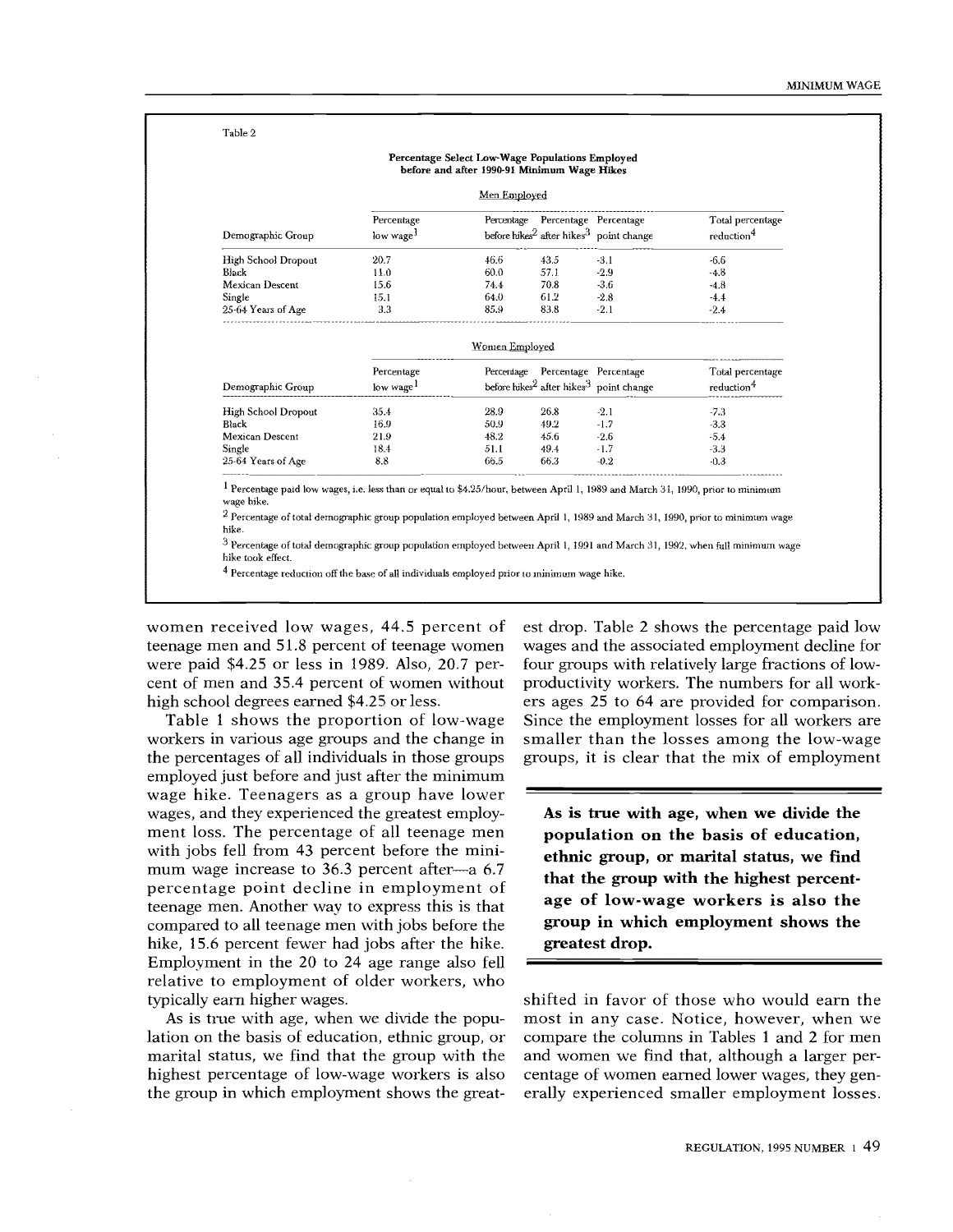

numbers of low-wage workers. We do not view 198 we do not find larger employment losses among  $\;$  rela Similarly, when we distinguish between residents in states with high and low wages (not shown) workers in states with disproportionately large our gender and state findings as repealing the

Our conclusion is simple and direct: to the extent that increased minimums raise the cost of hiring low-productivity workers, fewer of those workers will be employed.

law of demand; instead we take them as a warning that minimum wages are not the only factors affecting employment, and that other factors must be considered before we can correctly assess the employment effects of minimum wages.

Our research shows that the gender differences are dominated by the broader trends of

also true that employment of low-wage workers increasing labor market participation of women. Similarly, the residence comparisons show that relative employment expansion in the South and Southwest, where wages are also lower, during 1989-91 swamps the minimum wage response. It is true, of course, that when men and women are examined separately, the minimum wage increases coincide with shifts toward less employment for lower-wage workers, and it is in both high- and low-wage states fell relative to employment of workers who typically earn more.

The simple comparisons show relative employment reductions of low-wage workers in most cases, but not in all of them. In the exceptions we find clear explanations of results that might otherwise appear to be surprising. It follows that alternative explanations ought to be considered for the cases where employment responses are not surprising. The most likely explanation is the recession that began in 1990, because employment losses in recessions are typically greatest for low-wage workers.

To adjust for the recession, we predict low-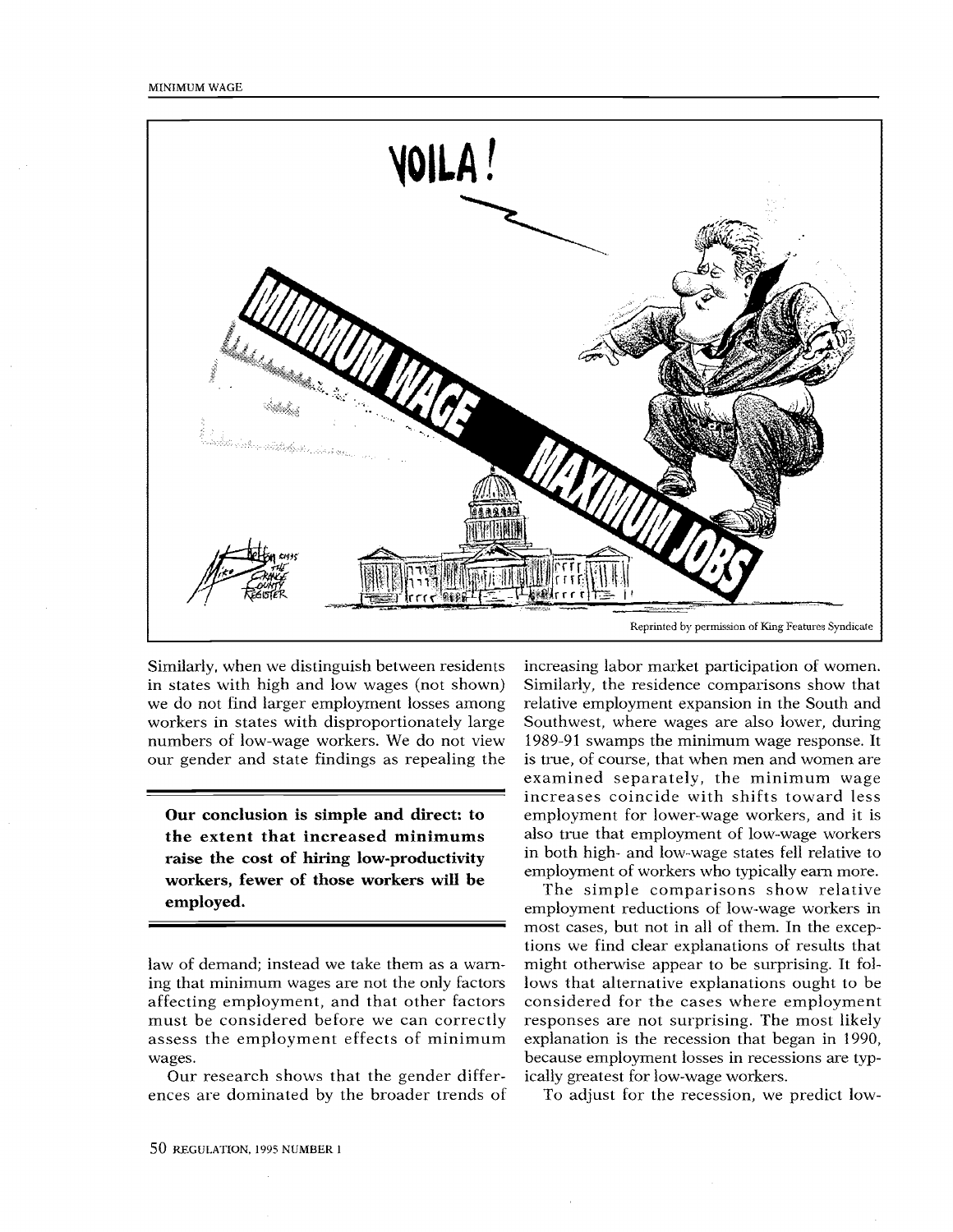taken into account. Similarly, the the state level so that differences in  $\vert$ metric with the earlier expansion  $\begin{pmatrix} 1 & 1 \\ 1 & 1 \end{pmatrix}$ wage employment based on the aggregate employment of men. From 1985 to 1990, when the minimum wage was increased, aggregate employment of men increased, while the increase in low-wage employment was proportionately greater. Following the 1991 rise in the minimum wage, aggregate employment was falling because of the recession. Based on the decline in aggregate employment, we calculate the more-than-proportionate employment loss for low-wage workers that would have been symand compared this to actual employment losses for low-wage workers. The comparisons are conducted at state economic performance can be

comparisons for women account for the trend C toward increased employment of women relative to men. The difference between the actual and implied loss in employment measures the effect of the 1990-91 increases on low-wage employment.

Table 3 gives estimates of the net (of recession) employment losses for six low-wage groups. Three of the groups are teenagers: men, women, and blacks (both men and women). The other three groups are adult (ages 20 to 54) high school dropouts: men, women, and blacks.

those implied by the \$3.35 minimum and the mor decline in aggregate employment are: 7.3 per-Based on the pattern of aggregate employper hour, employment of low-wage workers fell a We teenagers; and for adult high school dropouts mu<br>they are 3.1 percent, 5.2 percent, and 6.7 percent. rese ment, we estimate that during the year of the \$3.80 hourly minimum, 4.8 percent fewer teenage men were employed than would have been if the \$3.35 minimum had been retained. The corresponding reductions for teenage women and teenage blacks are 6.6 percent and 7.5 percent, respectively; while for adults who did not finish high school, the reductions are 1.5 percent, 2.5 percent, and 4.4 percent, for men, women, and blacks, respectively. When the minimum wage was raised a second time, to \$4.25 second time. The employment reductions over cent, 11.4 percent, and 10.0 percent for teenagers; and for adult high school dropouts

|                         |                                     | Men    | Women   | <b>Blacks</b> |
|-------------------------|-------------------------------------|--------|---------|---------------|
| Teenagers, 15-19        |                                     |        |         |               |
|                         | Effect of Increasing Minimum        |        |         |               |
| from \$3.35 to \$3.80   |                                     | $-4.8$ | -6.6    | $-7.5$        |
|                         | <b>Effect of Increasing Minimum</b> |        |         |               |
| from $$3.35$ to $$4.25$ |                                     | $-7.3$ | $-11.4$ | $-10.0$       |
|                         | High School Dropouts, Adults 20-54  |        |         |               |
|                         | <b>Effect of Increasing Minimum</b> |        |         |               |
| from \$3.35 to \$3.80   |                                     | $-1.5$ | $-2.5$  | $-4.4$        |
|                         | <b>Effect of Increasing Minimum</b> |        |         |               |
| from \$3.35 to \$4.25   |                                     | $-3.1$ | $-5.2$  | $-6.7$        |

who also earn low wages. Teenagers constituted Our conclusion is simple and direct: to the extent that increased minimums raise the cost of hiring low-productivity workers, fewer of those workers will be employed. Note, however, that our finding of greater job losses for teenagers is due to the fact that a large fraction of teenagers have low wages, and it is not because the teenagers who earn low wages are necessarily more likely to lose their jobs than are the adults only 32 percent of those earning \$4.25 or less in the year before the 1990-91 increases. Hispanic workers constituted 20 percent, blacks 16 per-

If it is possible to mandate high wages, then why not also have low prices for food, shelter, clothing, and everything else that is good?

cent, and adult women without a high school degree 12 percent of this low-wage population. We have not asked whether increased minimums reduce the employment of *low-wage* teenagers more or less than the employment of low-wage adults. The question of which workers earning low wages are most harmed by increased minimums is more subtle and demands further research.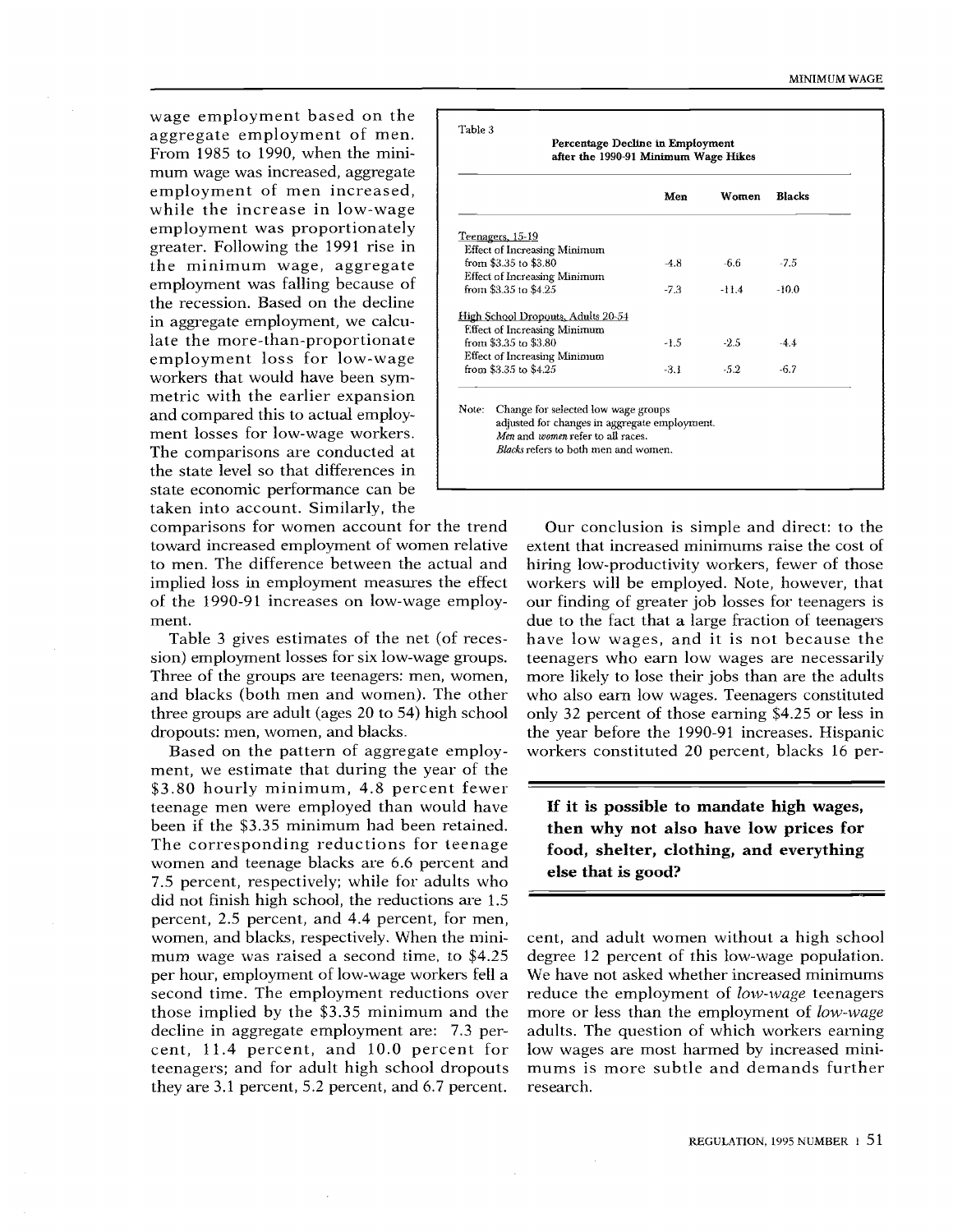## The Conventional Wisdom on Minimum Wages

ri tit<br>tit eli<br>e nm<br>til vh minimum wage, indeed for having one in the con first place, is to assist the working poor. Though bee date high wages, then why not also have low pur First among the reasons given for raising the it is quite appealing to suggest that everyone should earn a decent wage, it is difficult to imagine that it is this easy. If it is, then why do so many countries have workers earning so little? Have these countries just missed the boat on appropriate legislation? If it is possible to manprices for food, shelter, clothing, and everything else that is good?

Minimum wage laws focus on wages, not employment; if someone is employed, then he will receive at least the guaranteed wage. The law sets the terms of whatever employment happens to occur. The reduction in employment that

Within the low-productivity group, the minimum will function like a tax, from poorer to poor-the winners will be those who would have fared best in any case.

results from increases in the minimum wage, which is concentrated among those workers with the fewest skills, is the cruel "dark side" of such legislation.

As a general rule, people do as well for themselves as they can; where fringe benefits, chances for advancement, and pay are concerned, more is preferred to less. But when wages are increased by fiat, there is no accompanying increase in productivity. It follows that it does no one a favor to pass a law that says he cannot work if he cannot earn more.

job that pays more or become a nonemployee. trat er,<br>bade<br>ace The employer and the consumer, who is the hars and employer when the minimum wage is tuti To understand the perversity of such a law, explore the alternatives available to employee increased. The employee's only choice is to find a employer's employer, have a broader range of options. The employer can replace low-wage workers with more-productive workers; after all, the vast majority of workers have wages that

ple<br>ntin<br>nin<br>trf<br>al pp ou le en la finalitat du massium du seguerement du massium du massium du massium du massium du massium du ma<br>Solid du massium du massium du massium du massium du massium du massium du massium du massium du massium du ma exceed even the most aggressive proposal for wage floors. A second alternative is to outsource, to subcontract activities performed by low-wage employees by going abroad or to self-employed contractors, since the government has as yet been unable to devise a scheme for imposing minimum wages on the self-employed. A third alternative is to automate, to substitute machines that do not have legislated minimum prices. Finally, there is the alternative of just cutting back. If minimum wages accomplish anything, they increase the employer's costs, causing the purchasers of his product or service to search for lower-priced alternatives. This may include choosing the same products from abroad or switching, in whole or in part, to different products.

Fie.na<br>المالية<br>slued r s<br>บี่ t บี่ d rl wage would reduce employment. simple. For example, if wages were the only form of compensation, if there were no fringe benefits<br>or iob amenities, and if all workers were of uni-If the world were simple, then the implications of increases in the minimum wage would also be or job amenities, and if all workers were of uniform quality, then everyone would get the same wage. A minimum that attempted to raise the

and they will be most likely to keep their jobs.<br>Within the low-productivity group, the minimum it b n g \_ i st d th in ju ei y - ei d ik w y n w s ne S CAD "\*} .3' ,-r o-' ''+ But workers are of varying productivity, so that wages also vary, and a minimum that attempts to raise the wage of those with the lowest productivity will have effects similar to those described in the uniform-quality case. Some will get jobs at higher wages and others will lose jobs. Among those who would earn less than the minimum without the legislation, those with wages closest to the wage floor are the ones whose continued employment will cost employers the least, Within the low-productivity group, the minimum will function like a tax, from poorer to poor--- the winners will be those who would have fared best in any case.

tive. Second, replacement of lower-skilled worktinued employment of their now more expensive ductive workers newly attracted to the labor mar-As employers explore alternatives to the conlow-skilled workers, they may turn to more-proket by the prospect of higher wages. This substitution of higher-quality for lower-quality workers has two important consequences. First, it illustrates again how the minimum wage has its harshest impact on those who are least producers—such as a 17-year-old replacing a 16-yearold or a young high school graduate taking over for an older high school dropout-is difficult to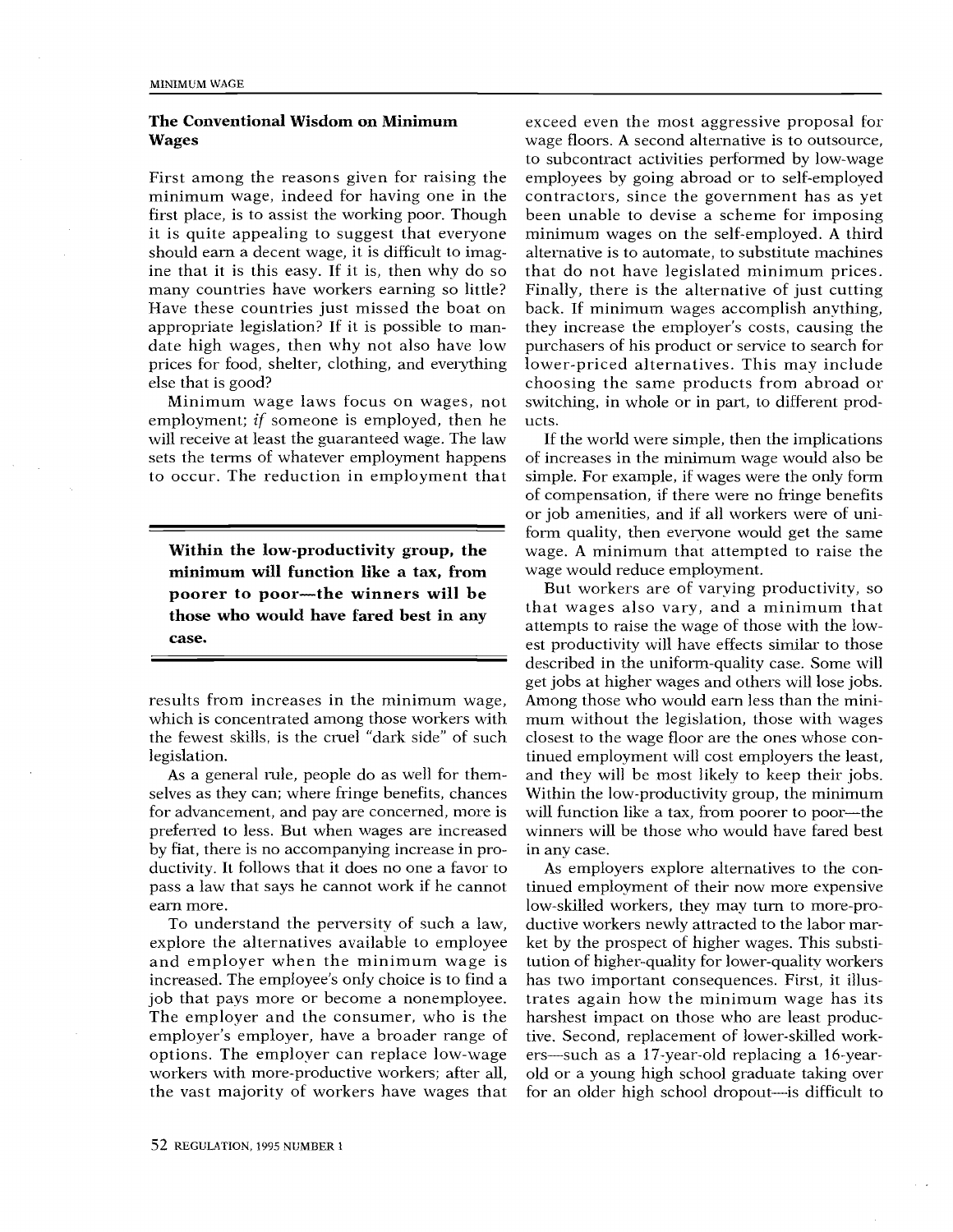discern in the data. The findings above give the net employment declines for broad demographic groups resulting from the increased federal minimum. The certain substitution of more-productive for less-productive workers causes the net employment losses to understate, perhaps severely, what is happening to the least-skilled workers.

increasing minimum wages is that firms will the ag<br>to<br>t c<br>c<br>b gia. pit. s < > m (g / ti w w n ti r,<br>' <sup>1</sup><br><<<br>se then low-skilled, and thus low-wage, workers con for their increased effort. This must be true, oth-A popular idea among those who favor respond to an increased minimum by "getting more out of" their employees. But how would this be accomplished? If greater productivity is achieved by substituting higher-quality workers, take it on the chin. If, on the other hand, the same workers are now working harder, there is still a problem. Work has two dimensions, time on the job and effort at the job. At the previous wage the employer and his employees had reached an understanding about what constituted an hour's worth of work for an hour's pay. They could have reached an agreement on a greater amount of effort per hour and a greater hourly wage. But the fact that they did not suggests that the agreement they did reach was preferred to other potential agreements involving higher wages and greater effort. If low-skilled workers must put forth more effort just to keep their jobs and earn the higher wage, then they have actually taken a step backward. Their earnings have risen, but not by enough to make up erwise the employer could have been "getting more out of" his workers all along simply by paying the higher wage.

the only change affecting the labor market is the dic ful to hold "other things equal" in making predictions for employment are clear. On the other<br>hand, even in this simplified world, if the labor **Th**e Returning to the simple world of wage-only compensation and a uniform quality of worker, if increase in the minimum wage, then the predictions for employment are clear. On the other market is continually buffeted by changes in firms' hiring practices or variations in the prices of raw materials, then economists must be caretions about how increased minimums will affect employment. As the results above show, employment is affected by factors other than the minimum wage, such as economic growth within the state, and these factors must be acknowledged in order to avoid obscuring, or missing entirely, the employment losses from increased minimums.

Only a small fraction of workers earn low

wages: about 8 percent of men and 13 percent of women. Even for low-wage workers there are many other factors that affect employment, including the business cycle, education, gender, race, ethnicity, and region. In grappling with real data, it is difficult to sort all of this out, to "hold other things equal." Assessing the employment effects of minimum wages is not as simple as the theory implies. For example, women's employment has been increasing relative to men's for the past 45 years. A naive comparison of men's and women's employment after the 1990-91 minimum wage hikes that ignores this fact might conclude that minimum wages increase employment, since women's wages are lower and more likely to be affected by the minimum. A simple comparison of employment changes in low-wage and high-wage states is also misleading. Just as with comparing men and women, there are larger forces at work that make it difficult to isolate

The prediction that an artificial increase in the price of something causes less of it to be purchased is the most fundamental prediction of economics; it is called the law of demand.

the employment losses from increased minimums.

The implications of the theory are also simple and direct. The prediction that an artificial increase in the price of something causes less of it to be purchased is the most fundamental prediction of economics; it is called the law of demand.

#### The New Economics of the Minimum Wage: Myth or Reality?

upon which Clinton's proposal for another A handful of recent case studies by David Card and Alan Krueger conclude that increases in minimum wages do not reduce employment; Card and Krueger suggest that employment may even rise as a result of legislated wage increases. The pursuit of this "free lunch" is the foundation increase in the federal minimum wage is built.

We examined four Card-Krueger studies that have appeared previously in the academic litera-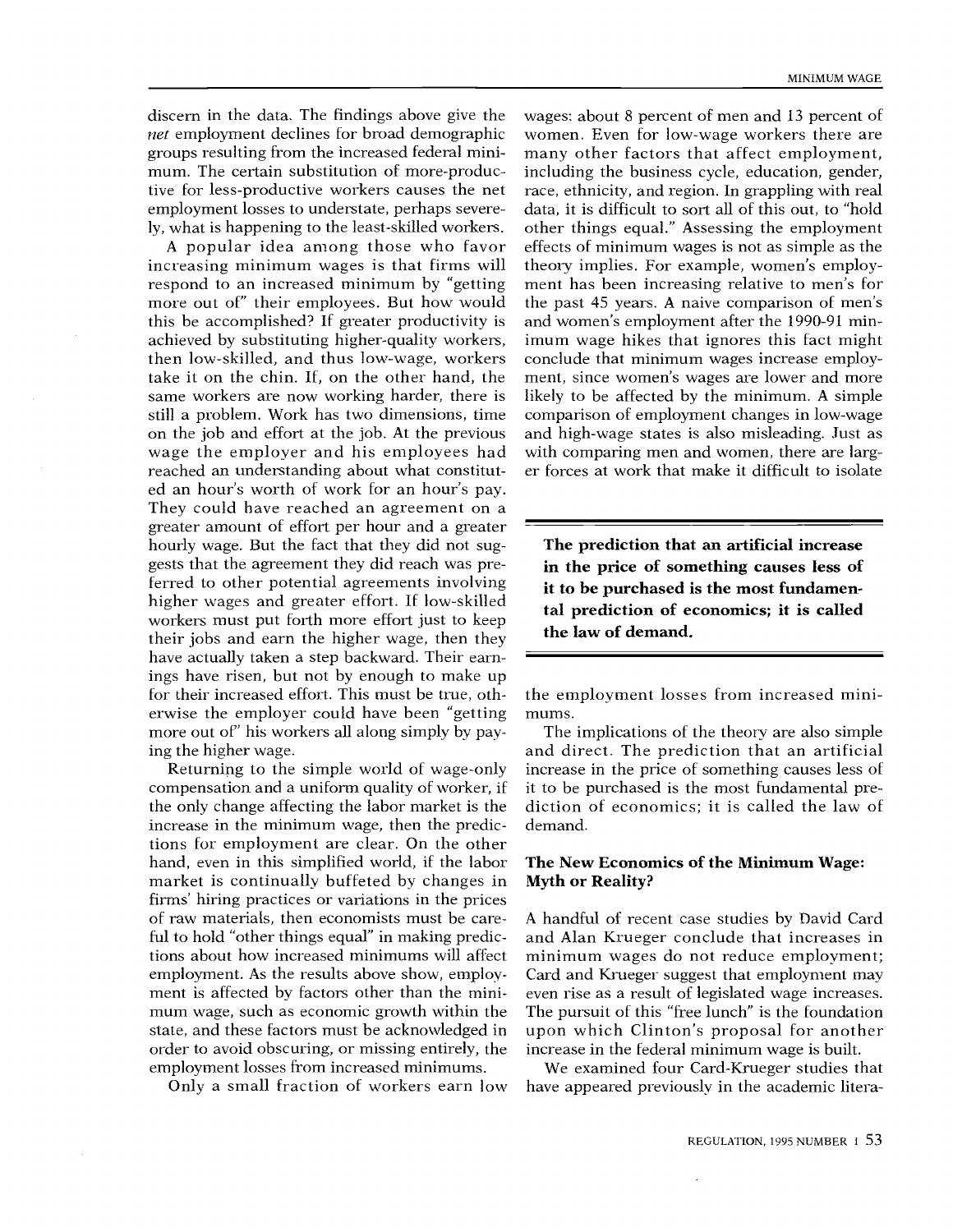ture. The first study analyzes the impact of the 1990 minimum wage hike across the 50 states and the District of Columbia. The other studies concentrate on particular states; one examines California, while the other two look at employment changes in some fast-food restaurants in Texas and New Jersey. The case study of Texas fast-food restaurants was coauthored by Lawrence Katz, a Harvard economist and Robert Reich's former chief economist at the Department of Labor. Each of the studies is aimed at measuring the effect of a different hike in minimum wages: the 1988 increase in California's state minimum to \$4.25, the 1990 and 1991 increases in the federal minimum, and the 1992 increase in New Jersey's state minimum to \$5.05.

The first study, and the only one to examine minimum wage effects across all of the states, uses data and methodology similar to ours. It

Teenage employment rates in Texas and New Jersey fell between 1989 and 1992. Increases in the minimum wage cannot escape blame.

compares changes in teenage employment across states to the incidence of low wages among teenagers in the state. The employment change is calculated around only the April 1990 increase in the federal minimum from \$3.35 to \$3.80. Based on this single grouping of teenage workers by state of residence, the study concludes that there is "no evidence that the rise in the minimum wage significantly lowered teenage employment rates." But this study did not adequately control for the fact that economic activity after 1989 was weaker in high-wage states than in states with lower wages. The employment losses for teenagers in low-wage states were not as great as in high-wage states, where during 1990 employment of men earning well in excess of the minimum was also falling.

occurred in 1988, almost three years before the exa The second study investigates California's increase in its minimum wage to \$4.25, which federal government raised the minimum wage to this level. Although this study could find no effect on employment, two scholars at Carnegie

ment with changes in retail-sector wages across Princeton study contrasts changes in teenage Mellon University, Taeil Kim and Lowell Taylor, also compares changes in retail-sector employemployment with changes in wages across differthat the greater the increase in wages due to the employment in California with changes in a few other states that are assumed to be comparable.<br>The Carnegie Mellon study compares changes in have reexamined the California experience. The other states that are assumed- to be comparable. ent industries within California's retail sector; it each of the California counties. This study finds increased minimum, the greater the loss of employment.

(") "'. di he nry we in university we he in the strike in the strike in the strike in the strike in the strike in the strike in the strike in the strike in the strike in the strike in the strike in the strike in the strike in the t ase voltri<br>it it ide<br>it 30 19 hists<br>im .-F ,-F ,-F a t d is e. re ...<br>F pipper ...<br>F pipper ... Our examination of California's employment later do for the country as whole. In contrast,<br>Card and Krueger would have us believe that neiwould have been otherwise. It appears that increase to \$4.25 reduced employment. later do for the country as whole. In contrast, pattern suggests that, as a result of the July 1988 increase in California's minimum wage, the employment of teenagers fell below what it California's experiment with an early increase to \$4.25 did for it what the federal minimum would ther the increase in California nor the federal

the 1991 increase in the federal minimum to and another 80 fast-food restaurants in about 320 fast-food restaurants in New Jersey increase in the federal minimum, from \$3.80 to increase to \$5.05. They rely on special telephone 'CS \$4.25, and New Jersey's subsequent 1992 p., ere e i p., i o, intra translation the credit of the credit of the credit of the credit of the credit of the credit of the credit of the credit of the credit of the credit of the credit of the credit of the credit of t The two remaining studies focus on the 1991 surveys of fast-food restaurants. The effects of \$4.25 are assessed by looking at what happened to employment at 100 fast-food restaurants in Texas. The effects of the increase in New Jersey's minimum to \$5.05 on April 1, 1992 are measured by looking at what happened to employment at Pennsylvania.

afate ia cussidade este our premieration de la cussidade este our premieration de la commentation de la commen<br>Altre de la comme de la commentation de la commentation de la commentation de la commentation de la commentati d n<br>`C<br>Pl<br>pl let managers in three states, the authors are willcisms of these studies yield a long list, we will From discussions with some 500 fast-food outing to conclude that minimum wages do not reduce employment. Though the technical critirestrict ourselves to the following three observations.

minimum to \$5.05. Why else would unions The theory makes no necessary prediction about how employment at any one firm is affected by an increase in the minimum wage. For example, a restaurant with unionized employees all earning at least \$6.00 an hour actually gains a competitive advantage from an increase in the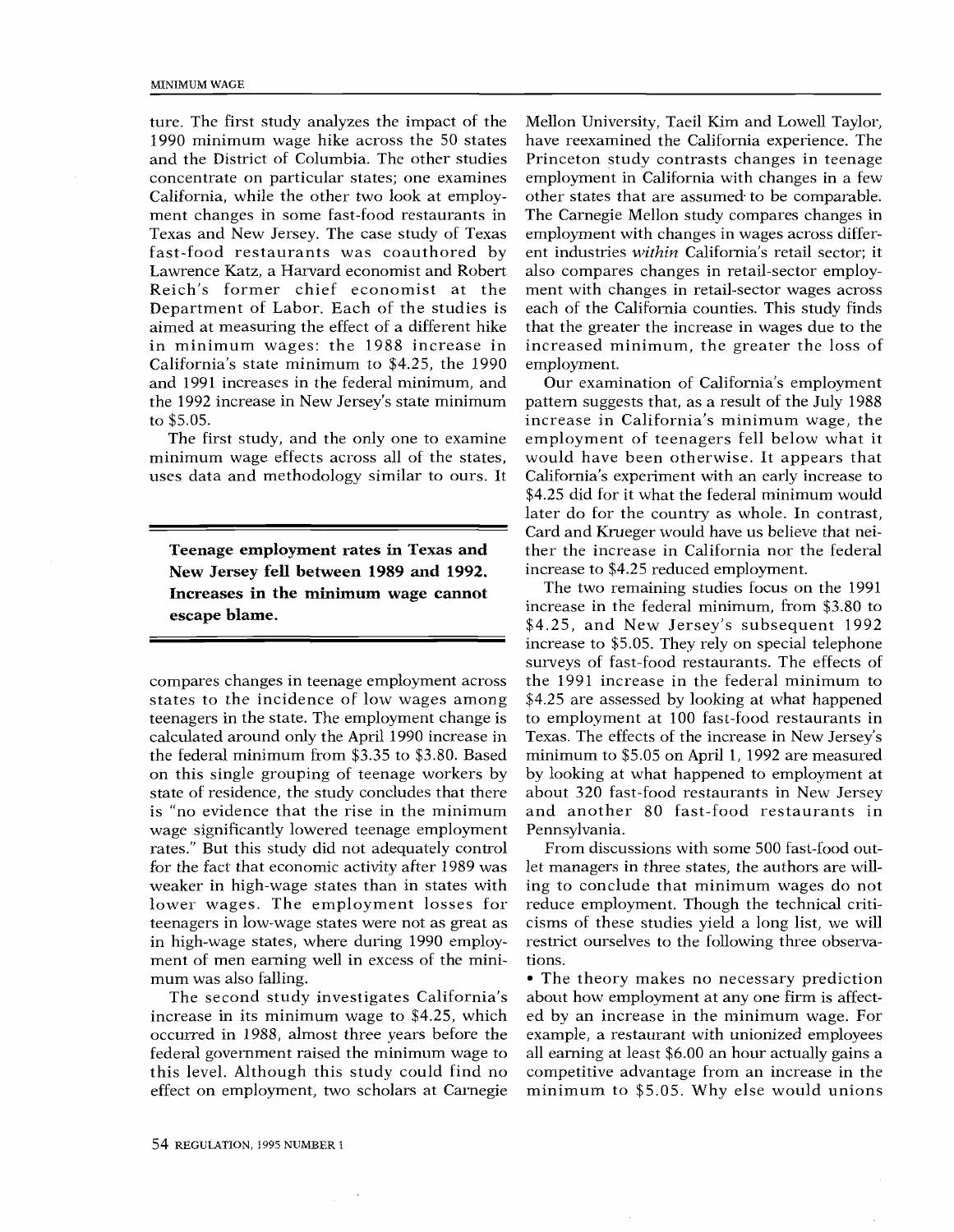always be first in line to favor a high minimum, when all of their members earn more than the minimum? Likewise, franchised fast-food outlets do not necessarily suffer a competitive disadvantage when the minimum rises for all restaurants, including local pizza and sandwich shops.

• The reports of what happened to employment at a handful of fast-food restaurants notwithstanding, teenage employment rates in Texas and New Jersey fell between 1989 and 1992. Increases in the minimum wage cannot escape blame.

The baseline used to infer that employment rose after the minimum went up is calculated just before the higher minimum takes effect, and long after employers knew of the legislated increase. To conclude that the change in employment over this time frame gives a complete view of the minimum wage effect is like comparing the number of teenagers on the street at 11:59 P.M. and 12:30 A.M. to measure the effect of a midnight curfew. Finding no difference does not mean that the curfew has no effect.

cent. Moreover, subsequent data show that the p minimum wage hikes took effect on April 1, each - red Comparing 1991 and 1992, the years on either  $\equiv$ ment rates in New Jersey and Pennsylvania were<br>virtually identical in 1988. By 1992 teenage mer  $\mathbf{I}$ te<br>th<br>air downward spiral in New Jersey. Quite simply, tho ,-, ,S; +"+ ,-. Finally, it is important to consider the broader trends of teenage employment in New Jersey and Pennsylvania. The secretary of labor has often stressed this comparison in support of the notion that increased minimums increase employment. Table 4 gives the teenage employment rates for each state from 1988 through 1992. Since the year in the table begins with April and continues through March of the subsequent year. side of the effective date of New Jersey's hike to \$5.05, shows that teenage employment in New Jersey fell by less than in Pennsylvania, where  $\frac{1}{1}$ the minimum remained at \$4.25. Recall that the increase in the federal minimum was debated and passed in 1989 and that the 1992 increase in New Jersey's minimum to \$5.05 was passed in early 1990. Now note that the teenage employment rates in New Jersey and Pennsylvania were employment in Pennsylvania had fallen 9 percent, while in New Jersey it had fallen 28 perteenage employment began to rebound in Pennsylvania during 1993 as it continued its higher minimum wages go hand-in-hand with substantial declines in the employment of lowproductivity workers.

#### Table 4

#### Teenage Employment/Population Ratios in New Jersey and Pennsylvania 1988-1992

| Year | New Jersey | Pennsylvania |
|------|------------|--------------|
| 1988 | 40.4       | 40.5         |
| 1989 | 35.8       | 42.9         |
| 1990 | 33.8       | 40.6         |
| 1991 | 31.3       | 40.6         |
| 1992 | 29.1       | 36.8         |

unskilled laborers inevitably lead to their So what should be made of the new minimum wage research? Each of the four studies examines a different piece of the minimum wage/employment relationship. Three of them consider a single state, and two of them look at only a handful of firms in one industry. From these isolated findings Card and Krueger paint a big picture wherein increased minimum wages do not decrease, and may increase, employment. Our view is that there is something wrong with this picture. Artificial increases in the price of reduced employment; the conventional wisdom remains intact.

Quite simply, higher minimum wages go hand-in-hand with substantial declines in the employment of low-productivity workers.... The conventional wisdom remains intact.

"new" finding in this renewed debate over mini-The evidence on minimum wages and employment does not vindicate the president's view that minimum wages increase employment. But the minimum wage debate has focused attention on the problems of older low-wage workers. Another mum wages is that teenagers are a minority of those earning low wages and thus of those most affected by minimum wage laws. While this information is hardly revelatory—teenagers constituted 32 percent of those earning \$4.25 or less